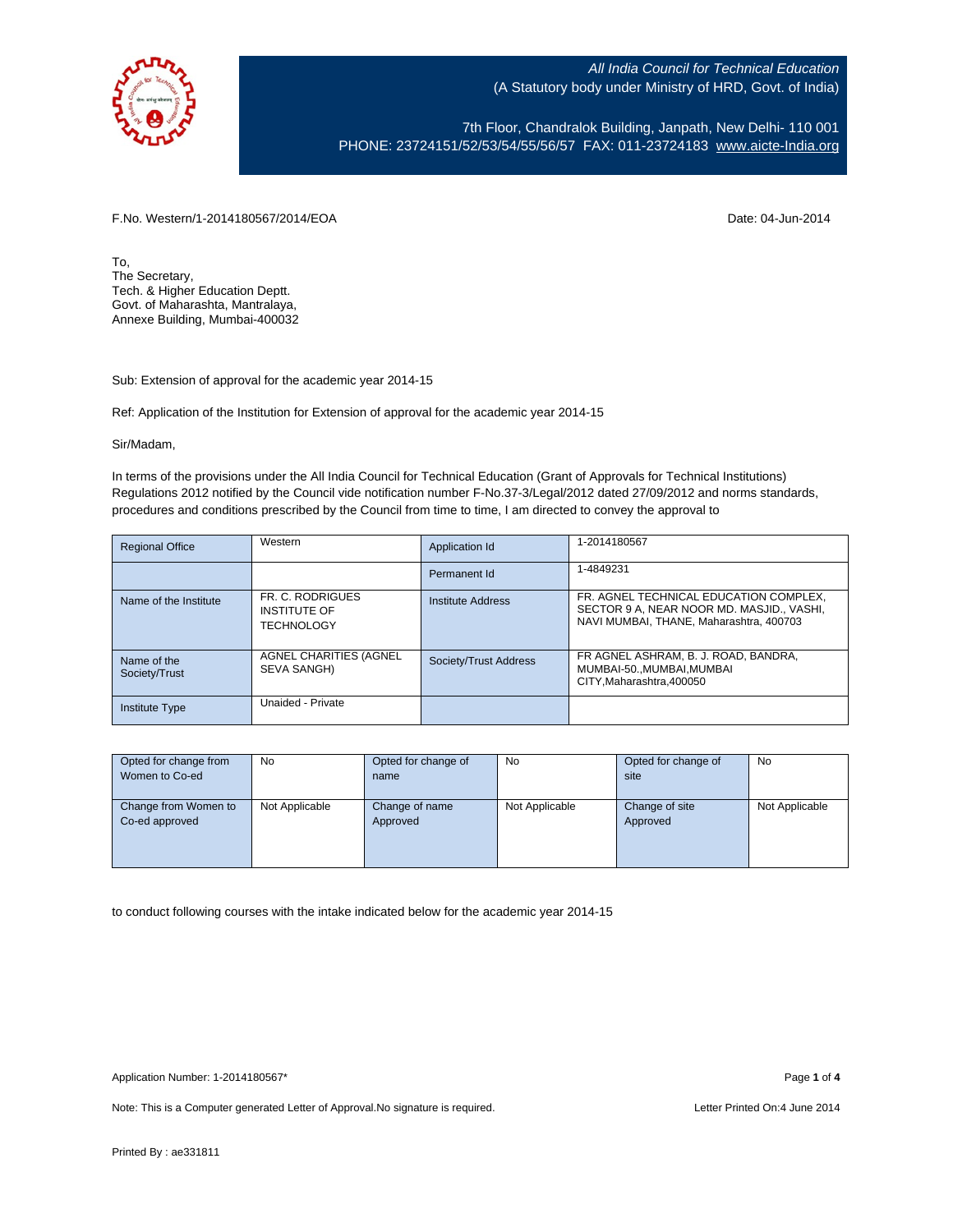

7th Floor, Chandralok Building, Janpath, New Delhi- 110 001 PHONE: 23724151/52/53/54/55/56/57 FAX: 011-23724183 [www.aicte-India.org](http://www.aicte-india.org/)

| Application Id: 1-2014180567                          |              | Course                                     |                                                                                                | <b>Affiliating Body</b>    |                                 |                                            |                     |                     |                                          |   |
|-------------------------------------------------------|--------------|--------------------------------------------|------------------------------------------------------------------------------------------------|----------------------------|---------------------------------|--------------------------------------------|---------------------|---------------------|------------------------------------------|---|
| Shift<br>Program<br>Level                             |              |                                            |                                                                                                |                            |                                 | $\overline{5}$<br>Intake Approved<br>14-15 | NRI Approval status | PIO Approval status | Foreign Collaboration<br>Approval status |   |
|                                                       |              |                                            |                                                                                                | Full/Part Time             |                                 | Intake 2013-14                             |                     |                     |                                          |   |
| <b>ENGINEERING</b><br><b>AND</b><br><b>TECHNOLOGY</b> | 1st<br>Shift | <b>POST</b><br><b>GRADUA</b><br><b>TE</b>  | <b>ELECTRONICS</b><br><b>AND</b><br><b>TELECOMMUNICA</b><br><b>TIONS</b><br><b>ENGINEERING</b> | <b>FULL</b><br><b>TIME</b> | Mumbai<br>University,<br>Mumbai | 18                                         | 18                  | No                  | <b>No</b>                                | N |
| <b>ENGINEERING</b><br><b>AND</b><br><b>TECHNOLOGY</b> | 1st<br>Shift | <b>POST</b><br><b>GRADUA</b><br><b>TE</b>  | <b>MACHINE DESIGN</b>                                                                          | <b>FULL</b><br><b>TIME</b> | Mumbai<br>University,<br>Mumbai | 18                                         | 18                  | No                  | <b>No</b>                                | N |
| <b>ENGINEERING</b><br><b>AND</b><br><b>TECHNOLOGY</b> | 1st<br>Shift | POST<br><b>GRADUA</b><br><b>TE</b>         | <b>POWER</b><br><b>ELECTRONICS</b><br><b>AND DRIVES</b>                                        | <b>FULL</b><br><b>TIME</b> | Mumbai<br>University,<br>Mumbai | 18                                         | $\overline{18}$     | <b>No</b>           | <b>No</b>                                | N |
| <b>ENGINEERING</b><br><b>AND</b><br><b>TECHNOLOGY</b> | 1st<br>Shift | <b>UNDER</b><br><b>GRADUA</b><br>TE        | <b>COMPUTER</b><br><b>ENGINEERING</b>                                                          | <b>FULL</b><br><b>TIME</b> | Mumbai<br>University,<br>Mumbai | 60                                         | 60                  | No                  | No                                       | N |
| <b>ENGINEERING</b><br>AND<br><b>TECHNOLOGY</b>        | 1st<br>Shift | <b>UNDER</b><br><b>GRADUA</b><br>TE        | <b>ELECTRICAL</b><br><b>ENGINEERING</b>                                                        | <b>FULL</b><br><b>TIME</b> | Mumbai<br>University,<br>Mumbai | 60                                         | 60                  | <b>No</b>           | <b>No</b>                                | N |
| <b>ENGINEERING</b><br><b>AND</b><br><b>TECHNOLOGY</b> | 1st<br>Shift | <b>UNDER</b><br><b>GRADUA</b><br><b>TE</b> | <b>ELECTRONICS</b><br><b>AND</b><br><b>TELECOMMUNICA</b><br><b>TIONS</b><br><b>ENGINEERING</b> | <b>FULL</b><br><b>TIME</b> | Mumbai<br>University,<br>Mumbai | 60                                         | 60                  | No                  | No                                       | N |
| <b>ENGINEERING</b><br><b>AND</b><br><b>TECHNOLOGY</b> | 1st<br>Shift | <b>UNDER</b><br><b>GRADUA</b><br><b>TE</b> | <b>INFORMATION</b><br><b>TECHNOLOGY</b>                                                        | <b>FULL</b><br><b>TIME</b> | Mumbai<br>University,<br>Mumbai | 60                                         | 60                  | No                  | No                                       | N |
| <b>ENGINEERING</b><br><b>AND</b><br><b>TECHNOLOGY</b> | 1st<br>Shift | <b>UNDER</b><br><b>GRADUA</b><br><b>TE</b> | <b>MECHANICAL</b><br><b>ENGINEERING</b>                                                        | <b>FULL</b><br><b>TIME</b> | Mumbai<br>University,<br>Mumbai | 60                                         | 60                  | No                  | No                                       | N |

• Validity of the course details may be verified at www.aicte-india.org>departments>approvals

Application Number: 1-2014180567\* Page **2** of **4**

Note: This is a Computer generated Letter of Approval.No signature is required. <br>
Letter Printed On:4 June 2014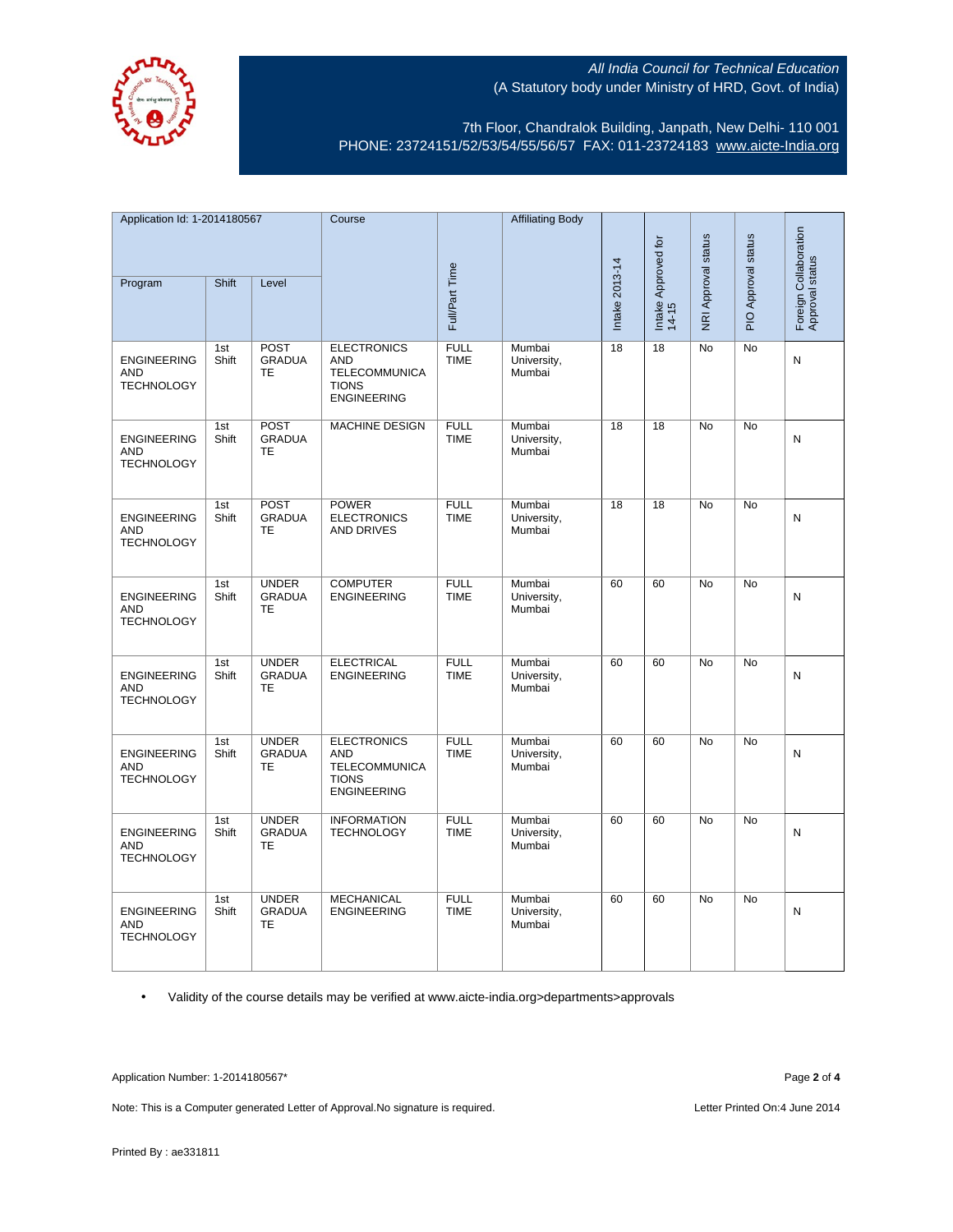

7th Floor, Chandralok Building, Janpath, New Delhi- 110 001 PHONE: 23724151/52/53/54/55/56/57 FAX: 011-23724183 [www.aicte-India.org](http://www.aicte-india.org/)

The above mentioned approval is subject to the condition that FR. C. RODRIGUES INSTITUTE OF TECHNOLOGY shall follow and adhere to the Regulations, guidelines and directions issued by AICTE from time to time and the undertaking / affidavit given by the institution along with the application submitted by the institution on portal and subsequently upload and update the student/ faculty/ other data on portal as per the time schedule which will be intimated by AICTE.

In case of any differences in content in this Computer generated Extension of Approval Letter, the content/information as approved by the Executive Council / General Council as available on the record of AICTE shall be final and binding.

Strict compliance of Anti-Ragging Regulation:- Approval is subject to strict compliance of provisions made in AICTE Regulation notified vide F. No. 37-3/Legal/AICTE/2009 dated July 1, 2009 for Prevention and Prohibition of Ragging in Technical Institutions. In case Institution fails to take adequate steps to Prevent Ragging or fails to act in accordance with AICTE Regulation or fails to punish perpetrators or incidents of Ragging, it will be liable to take any action as defined under clause 9(4) of the said Regulation.

**(Dr. Kuncheria P. Isaac)**

Member Secretary, AICTE

Copy to:

- **1. The Regional Officer,** All India Council for Technical Education Industrial Assurance Building 2nd Floor, Nariman Road Mumbai - 400 020, Maharashtra
- **2. The Director Of Technical Education,** Maharashtra
- **3. The Registrar,** Mumbai University, Mumbai
- **4. The Principal / Director,** FR. C. RODRIGUES INSTITUTE OF TECHNOLOGY FR. AGNEL TECHNICAL EDUCATION COMPLEX, SECTOR 9 A, NEAR NOOR MD. MASJID., VASHI, NAVI MUMBAI,THANE, Maharashtra,400703
- **5. The Secretary / Chairman,** AGNEL CHARITIES (AGNEL SEVA SANGH) FR AGNEL ASHRAM, B. J. ROAD, BANDRA, MUMBAI-50., MUMBAI,MUMBAI CITY, Maharashtra,400050

Application Number: 1-2014180567\* Page **3** of **4**

Note: This is a Computer generated Letter of Approval.No signature is required. Letter Printed On:4 June 2014